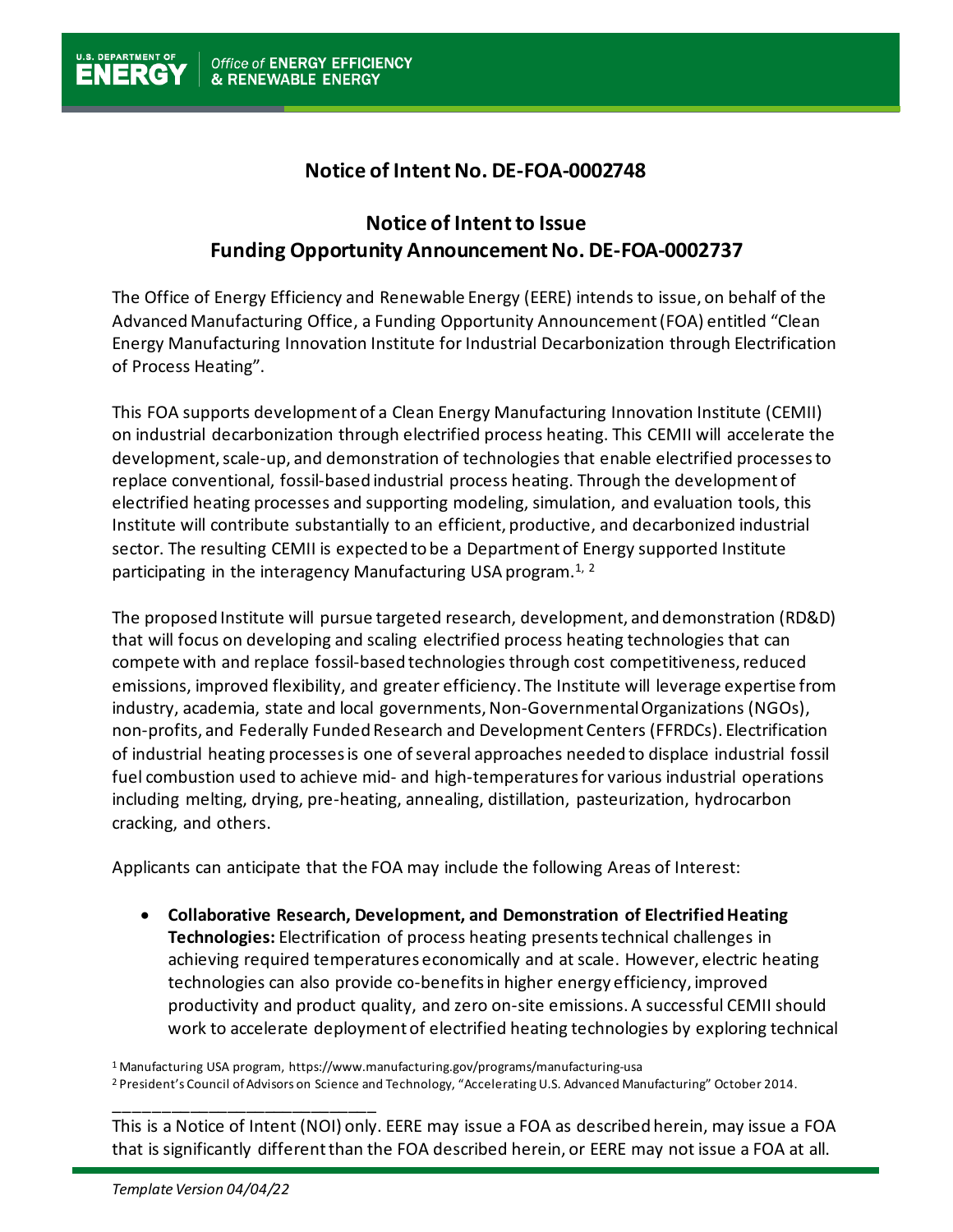Office of ENERGY EFFICIENCY **& RENEWABLE ENERGY** 

**U.S. DEPARTMENT OF** 

ENERG

solutions and demonstrating the co-benefits to transitioning away from conventional heating processes.

- **Process Modeling and Optimization Tools:** Integrating electric heating equipment into manufacturing operations will require advanced process design expertise and modeling software to de-risk deployment and optimize productivity. Fortunately, electric heating technologies are more precise than fossil-fuel based alternatives, and so opportunities exist to develop advanced sensor technologies and digital-twin models to simulate, monitor, and optimize energy use more efficiently.
- **Technology and Market Analysis:** Adopting new process technologies, including electrified heating technologies, can presenttechnical and financial risks. Road mapping, information sharing, and technology evaluation tools can accelerate deployment by guiding manufacturers with the necessary financial, technological, and process information.
- **Workforce Development and Education:** Electrified processes will require a highly trained and diverse workforce to design, operate, and manage newly equipped facilities as productively and safely as possible. Electrification curricula, equipment maintenance, and safe workplace practices will need to be developed and shared. In addition, electrified processes could displace workers employed in the installation, maintenance, and operations of combustion-based process heat and industrial electrification. Retraining and transition opportunities need to be identified.
- **Energy Justice and Diversity, Equity, Inclusion, and Accessibility (DEIA):** Identifying communities and populations disproportionally impacted by greenhouse gas emissions from industrial process heating provides the opportunity to involve them in the transition to clean, electrified process heating technologies. In addition, the scope and scale of Institute activities, from RD&D and education and workforce development to community engagement in roadmaps and other initiatives, all provide avenues to incorporate DEIA measures and involve and impact a diverse set of individuals, entities and communities.

EERE envisions awarding a single financial assistance award in the form of a cooperative agreement. It is anticipated that the award will include approximately \$70 million of federal funding and require a minimum non-federal cost share of 50% of the total project costs. The estimated period of performance for the award will be 5 years.

DOE is compiling a Teaming Partner List to facilitate the widest possible national participation in the formation of the Institute. All entities interested in participating as part of an applicant team are strongly encouraged to provide their contact information for the Teaming Partner List. The list allows organizations to express their interest and to explore potential partners, including representation from local governing bodies and diverse entities such as, but not limited to: Minority Serving Institutions (MSIs), including Historically Black Colleges and

This is a Notice of Intent (NOI) only. EERE may issue a FOA as described herein, may issue a FOA that is significantly different than the FOA described herein, or EERE may not issue a FOA at all.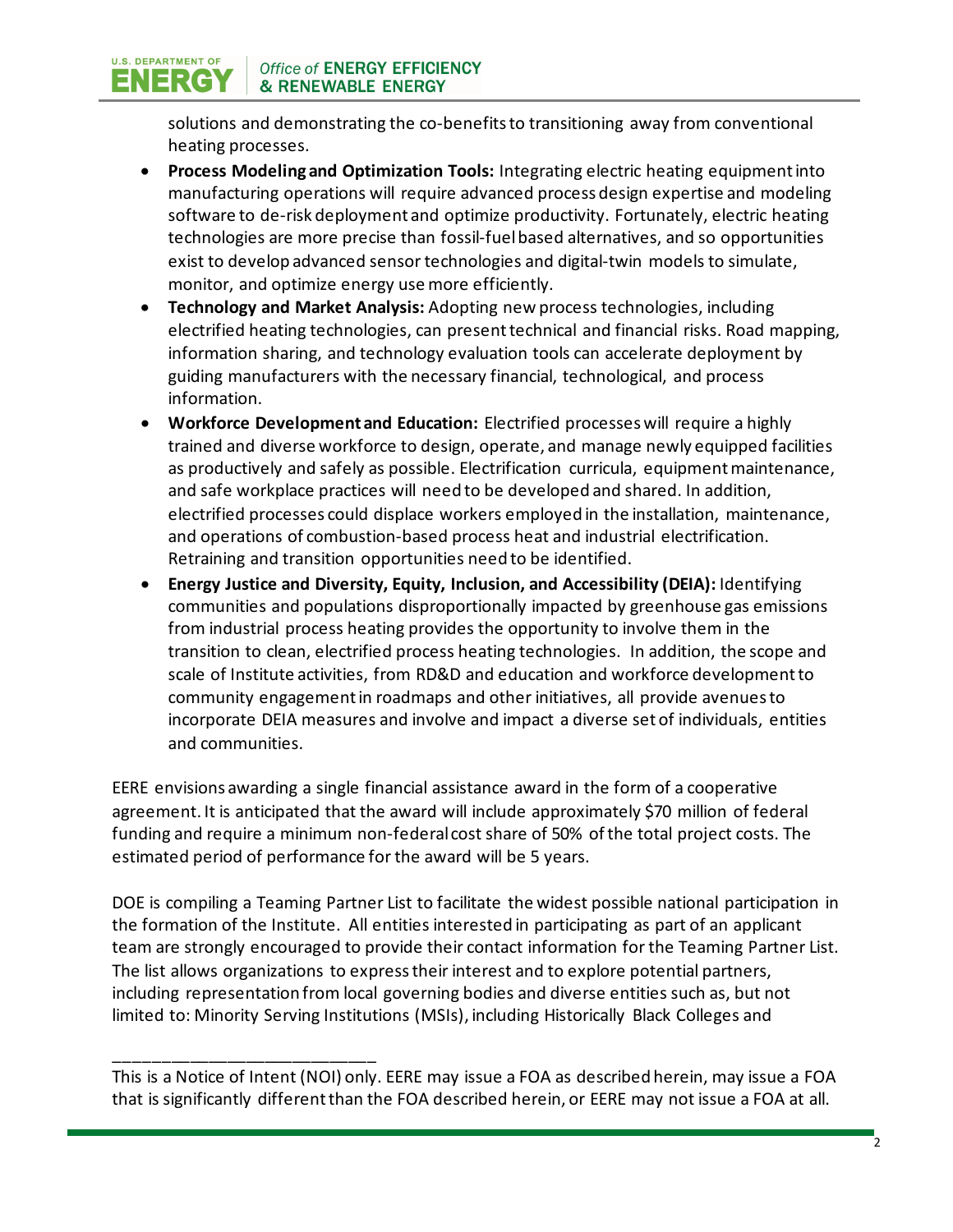

Universities (HBCUs)/Other Minority Institutions (OMIs), or through linkages with Opportunity Zones.

- Updates to the Teaming Partner List will be available in the EERE Exchange website. The Teaming Partner List will be regularly updated to reflect new teaming partners who have provided their organization's teaming partner information.
- SUBMISSION INSTRUCTIONS: Any organization that would like to be included on this list should submit the following information: Organization Name, Contact Name, Contact Address, Contact Email, Contact Phone, Organization Type, Area of Technical Expertise, Brief Description of Capabilities, and Area of Interest. Interested parties should email the information to **[AMOInstitute@ee.doe.gov](mailto:AMOInstitute@ee.doe.gov)** with the subject line "Teaming Partner Information."
- DISCLAIMER: By submitting a request to be included on the Teaming Partner List, the requesting organization consents to the publication of the above-referenced information. By enabling and publishing the Teaming Partner List, DOE is not endorsing, sponsoring, or otherwise evaluating the qualifications of the individuals and organizations that are selfidentifying themselves for placement on this Teaming Partner List. DOE will not pay for the provision of any information, nor will it compensate any applicants or requesting organizations for the development of such information.

This Notice is issued so that interested parties are aware of the EERE's intention to issue this FOA in the near term. All the information contained in this Notice is subject to change. EERE will not respond to questions concerning this Notice. Once the FOA has been released, EERE will provide an avenue for potential Applicants to submit questions.

EERE plans to issue the FOA in or about June 2022 via the EERE Exchange websit[e https://eere](https://eere-exchange.energy.gov/)[exchange.energy.gov/](https://eere-exchange.energy.gov/). If Applicants wish to receive official notifications and information from EERE regarding this FOA, they should register in EERE Exchange. When the FOA is released, applications will be accepted only through EERE Exchange.

In anticipation of the FOA being released, Applicants are advised to complete the following steps, which are **required** for application submission:

• Register and create an account in EERE Exchange at<https://eere-exchange.energy.gov/>. This account will allow the user to register for any open EERE FOAs that are currently in EERE Exchange. It is recommended that each organization or business unit, whether acting as a team or a single entity, use only one account as the contact point for each submission.

Questions related to the registration process and use of the EERE Exchange website should be submitted to: [EERE-ExchangeSupport@hq.doe.gov.](mailto:EERE-ExchangeSupport@hq.doe.gov)

This is a Notice of Intent (NOI) only. EERE may issue a FOA as described herein, may issue a FOA that is significantly different than the FOA described herein, or EERE may not issue a FOA at all.